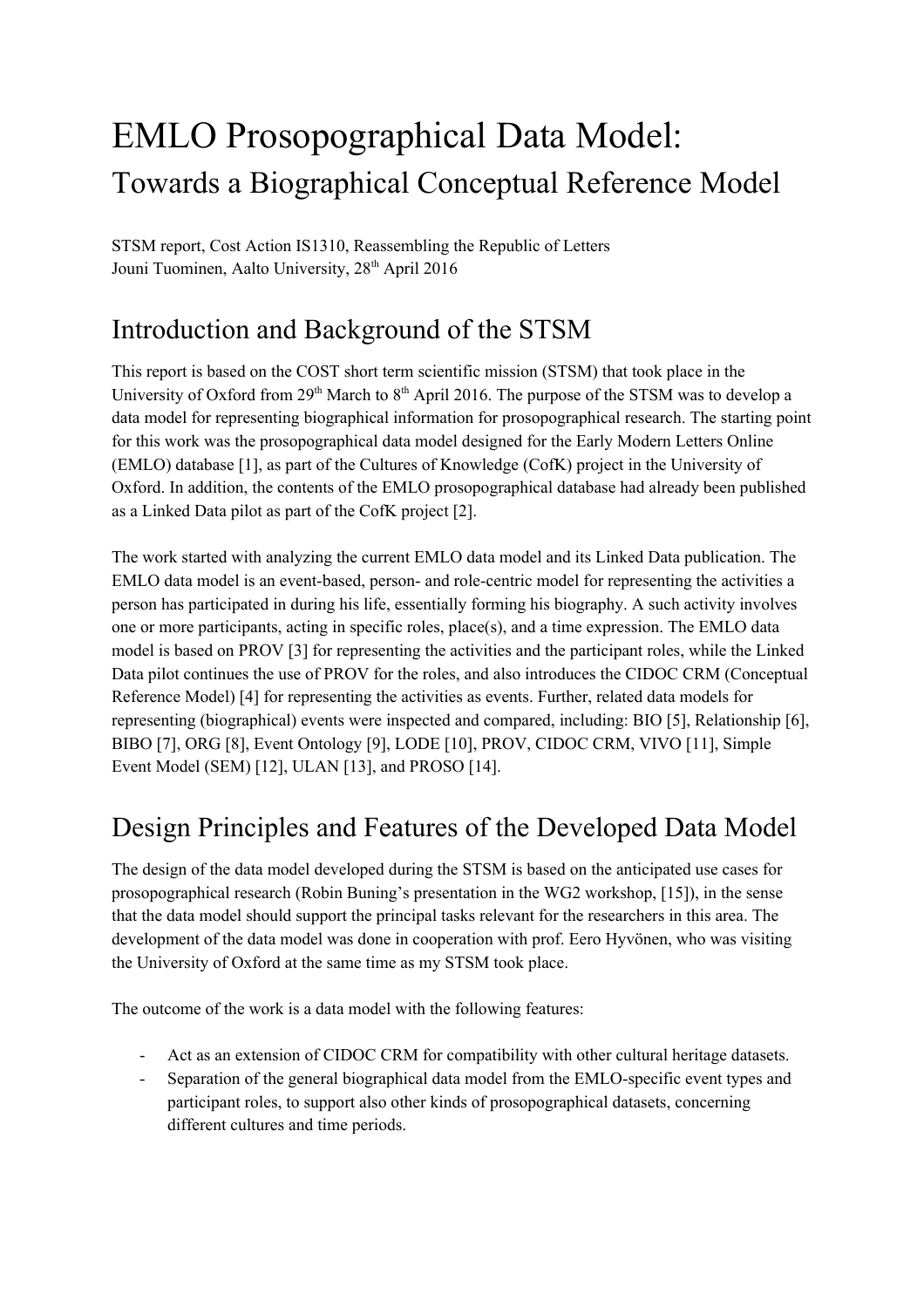- Support for principal query types for prosopographical research: finding a set of people who share selected characteristics, and extracting networks of people based on some criterion for further analysis, e.g., with external visualization toolkits.
- Distinguish between unary roles (e.g., professions), binary relationships (e.g., family relations), and events (e.g., baptism) of person's biography for intuitive information representation and query writing, with a shared role-centric modeling approach.
- Represent the roles of participants of events as instances of OWL classes, enabling reasoning and validation of the integrity of prosopographical data created based on the model, ensuring the quality of the data (e.g., a baptism may involve only participants in the roles of baptismal candidate, officiant, etc.).

The resulting model, Biographical Conceptual Reference Model (Bio CRM), facilitates the integration of different prosopographical datasets represented with their own classification schemes for events, actors, roles, etc., in the spirit of CIDOC CRM, which aims to harmonize datasets on the field of cultural heritage.

Bio CRM introduces the following changes when compared to the current EMLO data model and its Linked Data pilot publication:

- More extensive utilization of CIDOC CRM.
- Roles are represented in the spirit of Basic Formal Ontology (BFO) instead of PROV, as PROV is meant for representing provenance information involved in producing a piece of data or thing, and all biographical events are not such activities.
- Unary roles and binary relationships are easier to represent, because they are not modeled as or dependent on events; rather events can be used to qualify them (e.g., adding temporal or spatial context). Only the role of the "target" person needs to be explicitly stated in binary relationships (e.g., "person X has a family relation to Aunt Y" vs. in EMLO: "Nephew X is in a family relationship activity with Aunt Y").
- Roles are semantically tied to the activity types they can be used in, using OWL constructs in the RDF schema of the data model. Previously the connection between the roles and activity types has been made explicit only in the Excel sheet for inputting prosopographical data.

### Data Model Documentation and Dissemination

Documentation of the developed Bio CRM model including more detailed explanation of the design principles, examples and a comparison of different approaches for representing the roles of actors will be published in separate document(s) and will be shared to the COST action participants, accompanying the concrete RDF schema of the data model. There is also a plan to write a scientific article that describes the data model and rationalizes the selected modeling approach. Future work includes testing the model with real data, by converting the EMLO Linked Data pilot publication to follow the model.

The STSM also involved discussions and planning with the CofK project team on how the tools developed at Aalto University could be used to support the production of epistolary and prosopographical data in EMLO, for mapping new spreadsheet data to EMLO people and places, linking them to external ontologies, and resolving duplicate data.